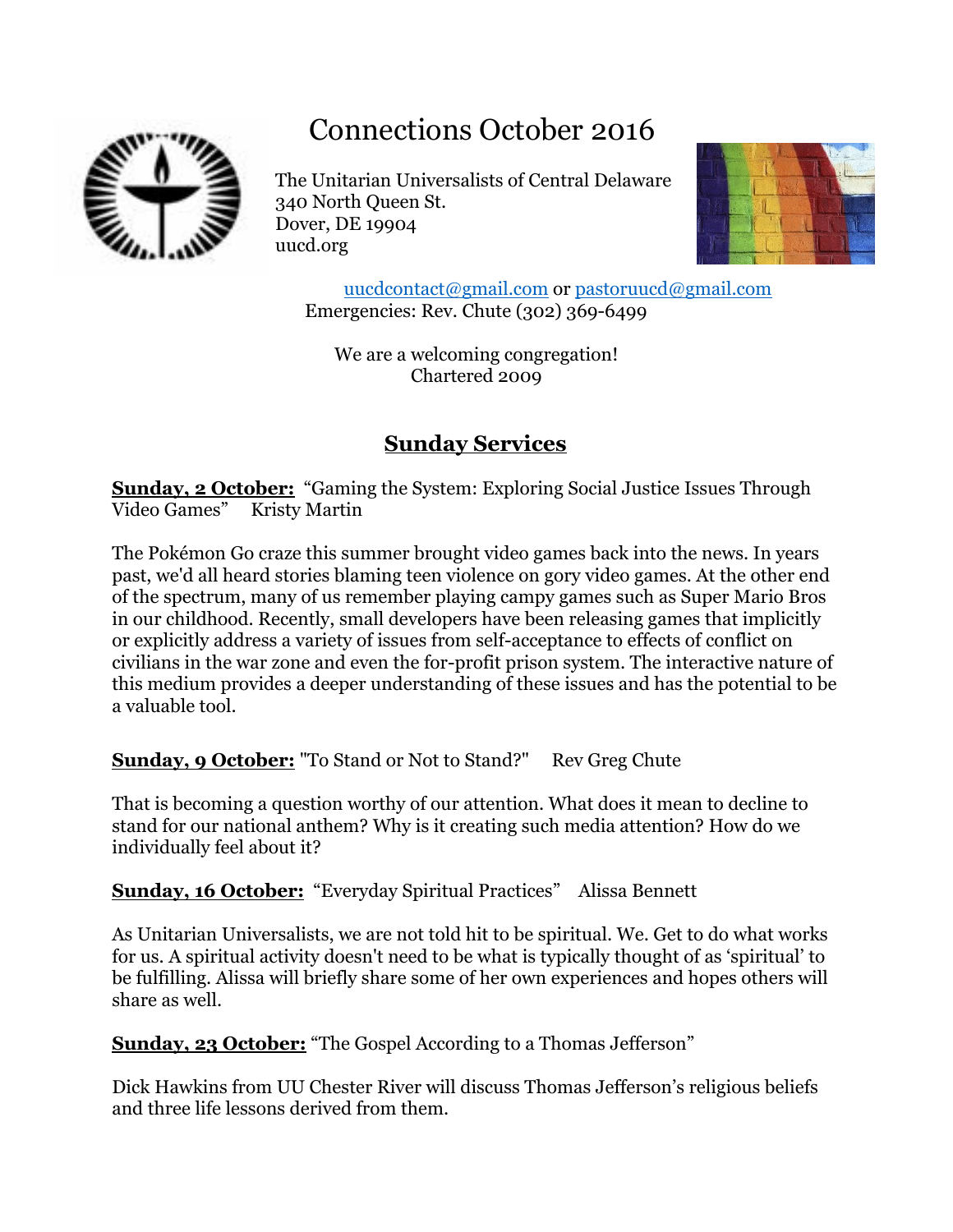**Sunday, 30 October:** "The Pagans Are Coming, The Pagans Are Coming" Rev Greg **Chute** 

Actually they've always been around. Halloween has its roots in the pagan tradition; and although it has changed a lot over time, there still are some pagan ideas and insights worthy of our attention. Everyone is invited to come in costume and to stay to PARTY.

### **Announcements**

- Come prepared to stay for a Halloween party after service on the 30<sup>th</sup>! Costumes are encouraged! Will there be an opportunity to bob for apples, you ask? Well, I asked, and nobody said no!! So I don't see why not!
- Hymnal donations would be most welcome! We need about ten more. They are available on uua.org for \$28 and used copies on Amazon.com for about \$20.
- The Delmarva Cluster Retreat is , 8, 9. You can find specific information on programming at: [http://uudelmarva.org/cluster-retreat,](http://uudelmarva.org/cluster-retreat) and registration at: [registration.uudelmarva.org](http://registration.uudelmarva.org/). For more info contact Greg.
- Volunteers are needed to help provide food service after Sunday services. There will be a sign up sheet next week, or email Cindy ([lucinda.27@hotmail.com](mailto:lucinda.27@hotmail.com)) if you're interested.
- Beginning in September and throughout the fall, we will be collecting items for Code Purple, an organization which distributes needed materials to homeless people throughout the year and especially in the cold winter months. They are asking for the following items: Blankets, cots, sleeping bags, towels, wash cloths, hand wipes, sanitizer, feminine products, toothbrushes, tooth paste, disinfectant spray, hats, scarves, gloves, boots, long underwear, coats, hand and feet warmers, bottled water, pre-cooked or frozen meals, instant hot drinks, garbage bags. Thanks for your support for this important project!

#### **CLEAN OUT AND DONATE FUND RAISER** UUCD GOES TO WILSON'S AUCTION

On Sunday, October 23 Leigh Hesseltine will bring a pickup truck and trailer to the church. Please bring any serviceable and clean household items you wish to donate. This would include outgrown toys, appliances, and small pieces of furniture and all those twice used kitchen gadgets, etc. The items collected will be taken to Wilson's Auction Services in Lincoln, DE to be sold at a Saturday auction.

If you have a larger item please contact Lee to ensure he is willing and able to fit it on the truck or trailer.

H 302-653-8700 C 302-242-1676 avenue1007@msn.com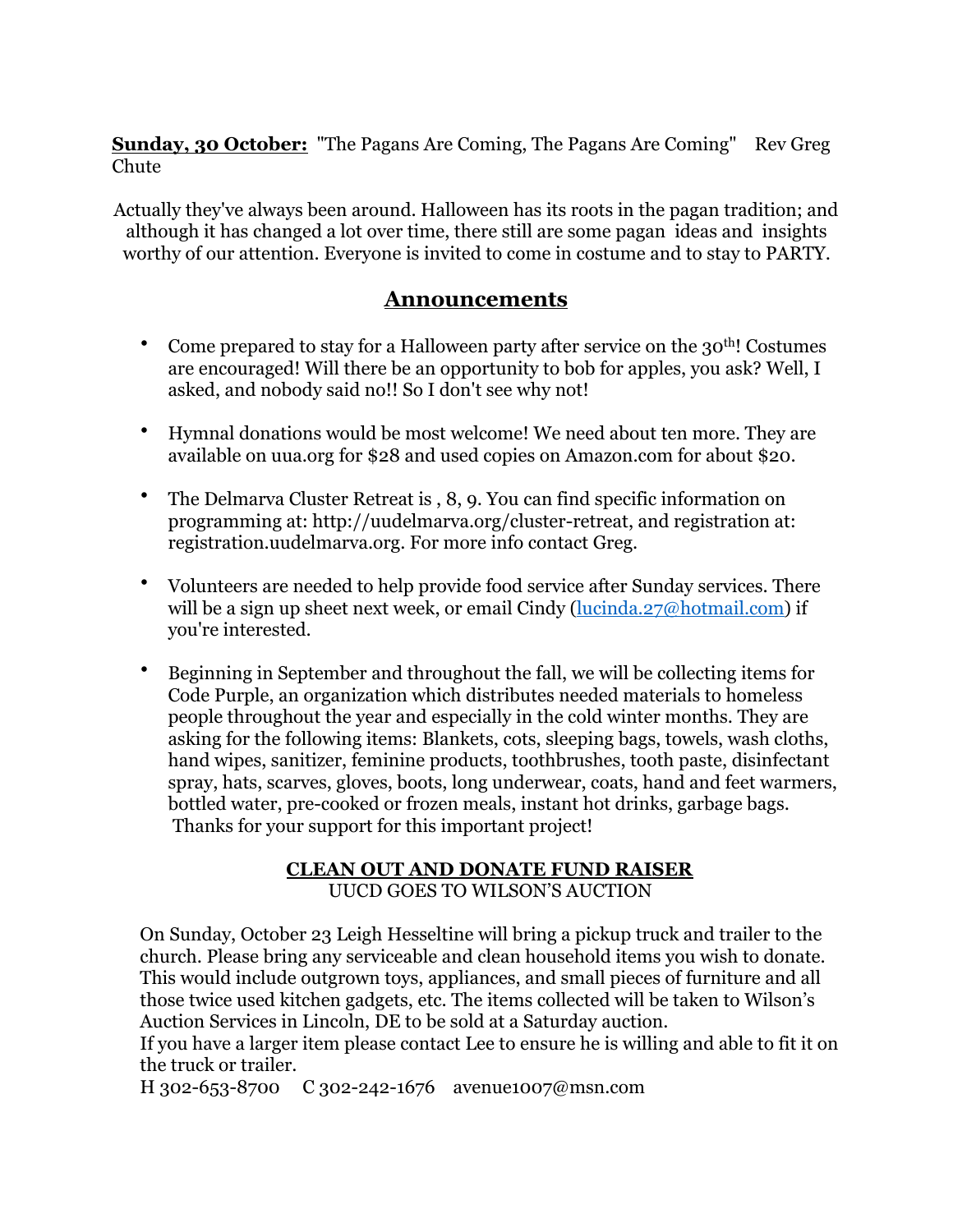Don't bring your Grandmother's china or crystal …. we can take that for the silent/ service auction in March.

### **Social Justice Committee News-**

Service Opportunity- Head Chefs Needed for Monthly Dinners at DIMH

One of UUCD's community outreach opportunities is preparing and serving dinner the first Monday of each month at the Dover Interfaith Mission for Housing (DIMH) homeless shelter for men. DIMH is a nonprofit organization of local faith communities concerned with the needs of homeless men in the Greater Dover area. The Dover facility provides shelter, breakfast and dinner for up to 36 homeless men seeking to regain a self-reliant life. The program also provides assistance with job applications and resumes.

Our kitchen staff consists of a head chef who plans the menu and is responsible for gathering all necessary ingredients, and additional members of the congregation who come to prepare and serve the meal. The UUCD budget has money set aside for the DIMH monthly dinners- so the head chef can turn in shopping receipts for reimbursement. Also head chefs can mention needed ingredients during Sunday announcements- providing members with another way to help out! Presently we have only 2 head chefs. We would like to have at least one more head chef to be part of a monthly rotation.

Please consider helping at DIMH- Those of us who have been part of this experience return to help because we realize we are gaining as much or more than we are giving. Contact Sara Russell for more information- 302-542-1982 or srr1023@outlook.com

# **Calendar**

- Monday, 3 October: DIMH dinner. Leigh Hesseltine, head chef
- Wednesday, 5 October 7pm: Mindfulness meditation at CBS
- Friday-Sunday 7-9 October: Cluster retreat
- Saturday, 8 October 9am: clean up at Hunn Nature Park. Contact Mark at 744-2489 for more information
- Sunday, 9 October: Social Justice Sunday benefiting UU United Nations
- Sunday, 9 October 11.30am: Social Justice Committee meeting at CBS
- Wednesday, 19 October, 7.35pm: Board meeting at CBS
- Sunday, 30 October after service: Halloween Party!

### **Birthdays**

Cathy Marsh (2), Bryna Alden & Kevin Coleman (3), Wayne Kling (10), Allison Guiteras (19), Christie Coleman (27), Jeanne Shafenburg (28), Gary Sparks (29)